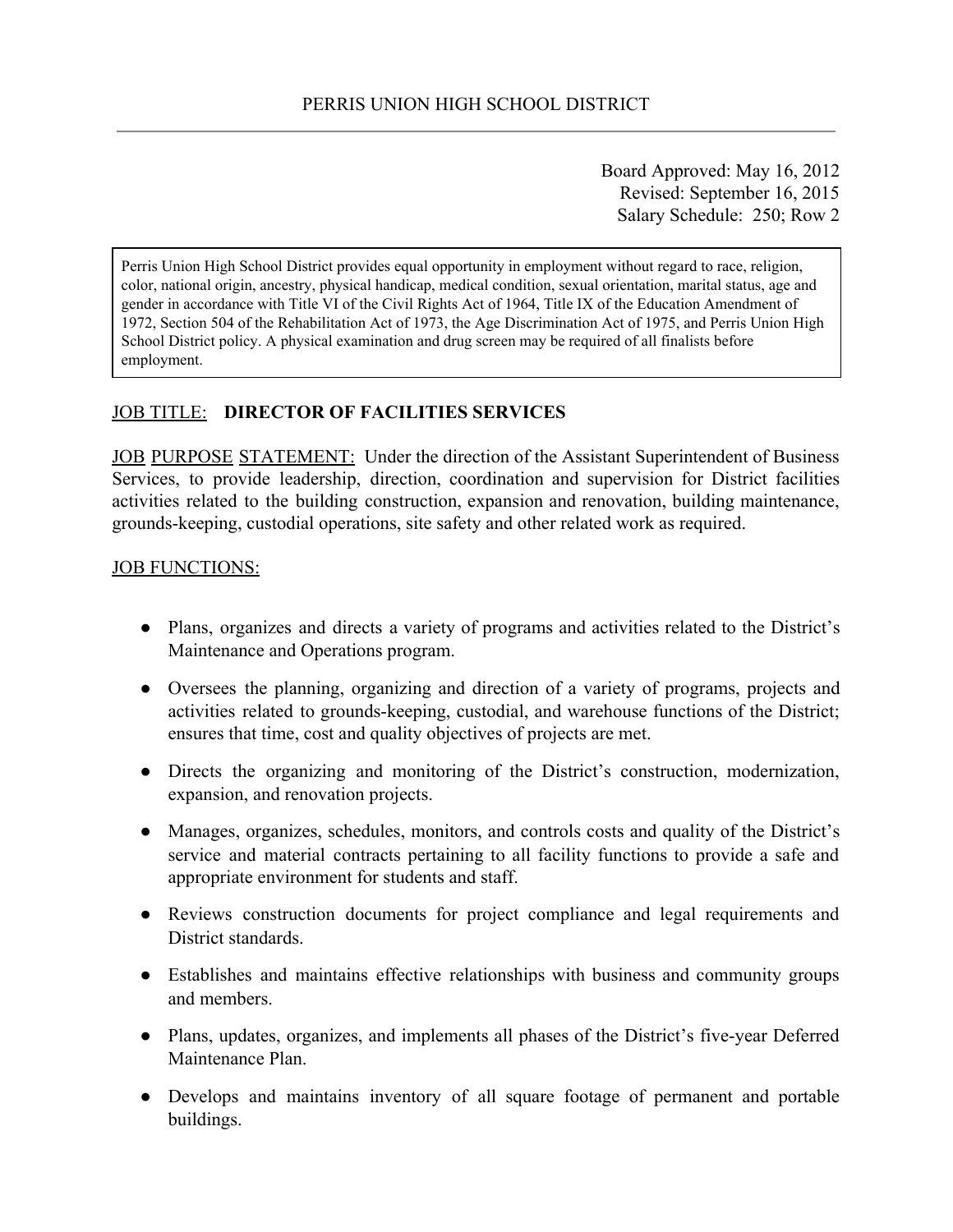## JOB FUNCTIONS – continued

- Assists in preparation of a District Facilities Master Plan.
- Makes recommendations in areas of assignment concerning the implementation of District's Facilities Master Plan; provides for preparation of reports and interpretations of related data for staff and the public for decision making; completes plans and prepares reports as needed to assist the Assistant Superintendent of Business Services.
- Develops specifications and plans for bids on contract work.
- Ensures compliance with all policies, local, state, and federal codes, laws and regulations applicable to assigned responsibilities; provides interpretation of legislation, regulations, policies, and procedures related to construction and renovation.
- Participates in on-going training to enhance professional skills; acquires, maintains and provides current state-of-the-art status in methods and techniques; coordinates with local, state and national institutions or agencies; identifies and prioritizes in-service training needs.
- Directs the preparation of preliminary and annual budgets for assigned departments and areas of responsibility; ensures expenditures of approved budget are in conformance with fiscal procedures.
- Collaboratively establishes department goals and objectives which are consistent with District policies; supervises assigned support staff; makes presentations to the Governing Board; provides consultative services on departmental matters.
- Assists in the selection of and supervises and evaluates the performance of assigned staff; recommends transfers and terminations; prepares disciplinary action reports.
- Conducts and attends a variety of staff and management meetings as required to provide assigned services to the District; serves on committees and attends meetings of the Governing Board as assigned.
- Serves as the designated person for purposes of AHERA compliance.
- Supervises the maintenance and repair program for the District's trucks, automobiles, tractors, sweepers, mowers, and other powered grounds equipment.
- Performs other duties as assigned.
- Establish and maintain effective working relationships with staff, students, parents, and community members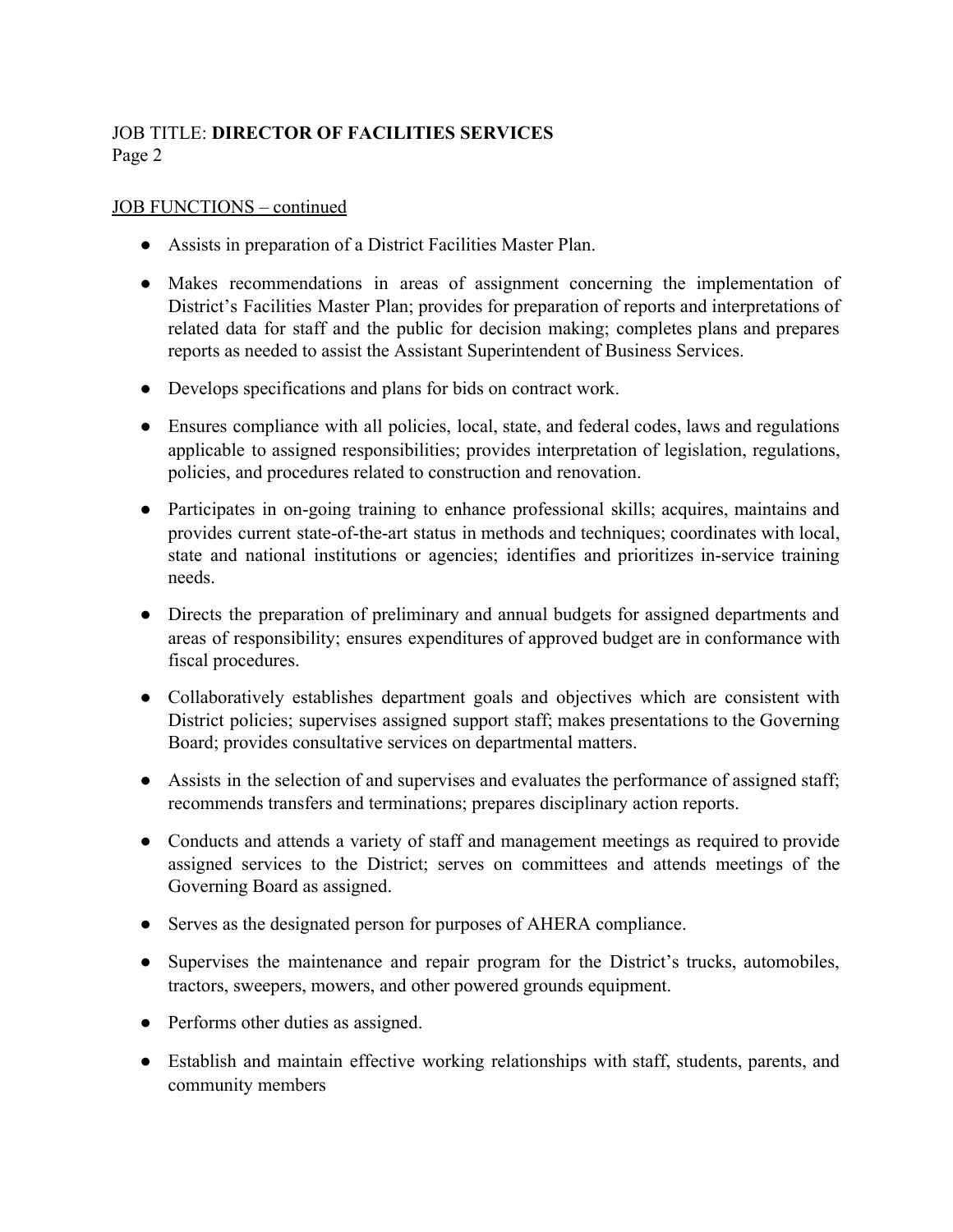## Knowledge & Abilities:

• Basic school and building trades

## Knowledge & Abilities – continued

- Local, state and federal building, environmental and safety codes
- Construction standards as it relates to all areas of supervision and State building code requirements, CAL OSHA, and other related mandates by the State or Federal Government
- Modern methods, techniques, organization and management of staff development
- Collaborative problem-solving methods
- Accurate record keeping
- Practice and principals of supervision
- Interpersonal skills using tact, patience and courtesy
- Correct English usage, grammar, spelling, punctuation and vocabulary
- Perform a variety of administrative duties related to the planning, organization and direction of facilities, maintenance, custodial, grounds-keeping, warehouse delivery, and transportation
- Interpret laws and develop policies and regulations, which relate to assigned responsibilities
- Interpret complex technical documentation and laws
- Read and correctly interpret blueprints and schematic drawings
- Plan and organize work effectively
- Communicate effectively both orally and in writing
- Establish and maintain cooperative and effective working relationships with others
- Meet schedules and timelines
- Work independently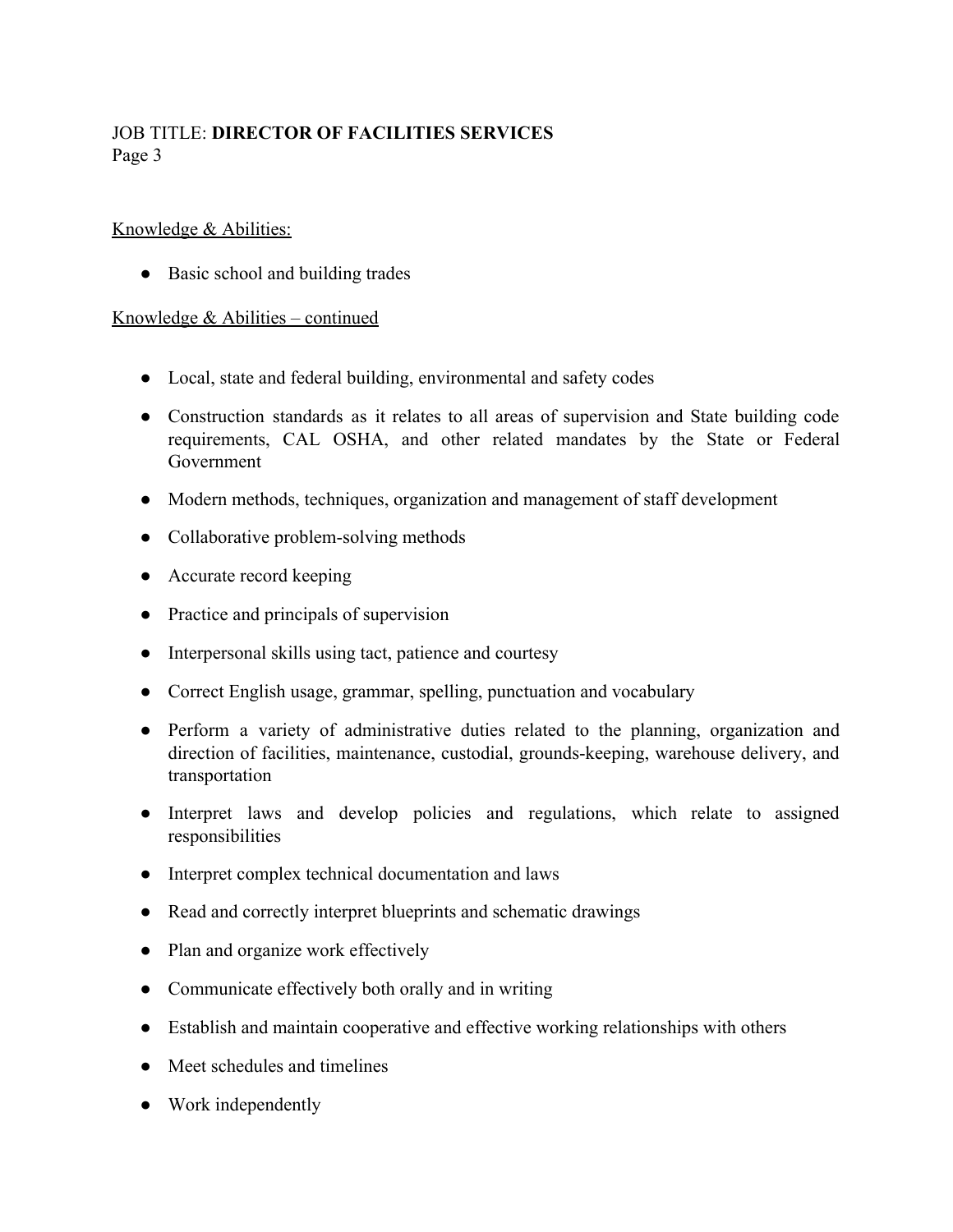#### Knowledge & Abilities – continued

- Prepare comprehensive narrative and statistical reports
- Direct the maintenance of a variety of records and files related to assigned responsibilities
- Analyze and develop work methods, procedures and schedules
- Train and develop employee skills in proper use of materials and equipment
- Provide direction and assistance to staff and team members
- Motivate others and stimulate team and group process

## PHYSICAL ABILITIES:

- Visual ability to read handwritten or typed documents, and the display screen of various office equipment and machines
- Able to conduct verbal conversation, write, and read in English
- Able to hear normal range verbal conversation (approximately 60 decibels)
- Able to sit (for sustained periods of time), stand, stoop, kneel, bend, lift up to (25) pounds), carry up to (25 pounds) and walk
- Able to climb slopes, stairs, steps, ramps and ladders
- Able to operate office machines and equipment in a safe and effective manner

## JOB QUALIFICATIONS:

#### Education:

● Bachelor's degree from an accredited college/university in Business Administration, Public Administration, or other related field

## Experience:

• Three years of increasingly responsible experience necessary to perform the defined job functions, i.e., assignments related to facilities, maintenance, and operations within an educational organization